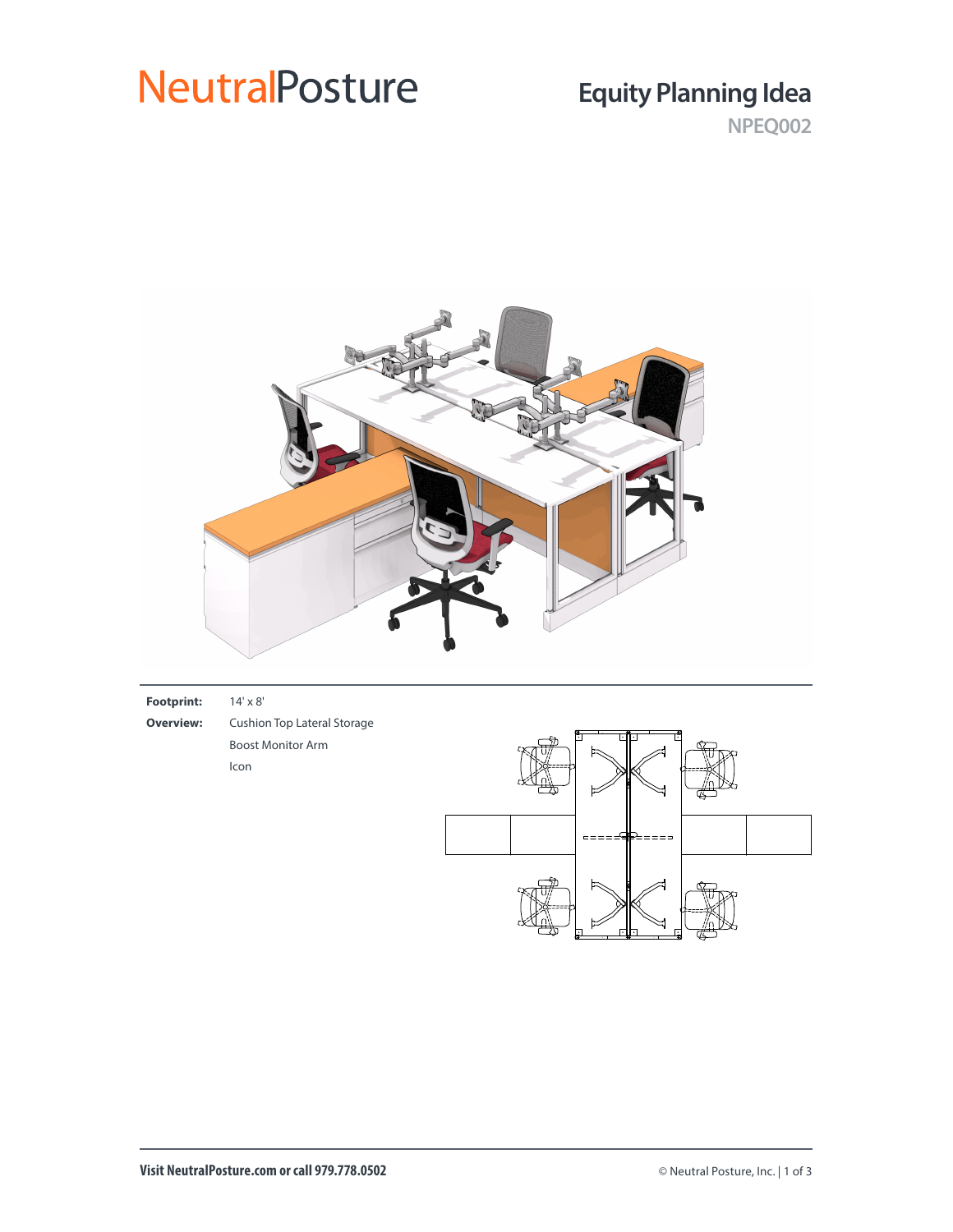# **NeutralPosture**

# **Equity Planning Idea**

**NPEQ002**

## **EQUITY**

| <b>ITEM</b>    | <b>PART DESCRIPTION</b>                                                                | <b>OTY</b>     | <b>LIST</b>      | <b>LINE TOTAL</b> |
|----------------|----------------------------------------------------------------------------------------|----------------|------------------|-------------------|
| 1              | Fabric Panel - Beveled Top - 48W x 29H<br><b>EP3FA4829K</b>                            | 2              | \$839.00         | \$1,678.00        |
| $\overline{2}$ | <b>Insert Panel</b> — Open Frame – Beveled Top – $24W \times 29H$<br><b>EP3OF2429N</b> | $\overline{4}$ | \$824.00         | \$3,296.00        |
| 3              | <b>Post Assembly - Beveled Top - End - 29H</b><br><b>EP3P29E</b>                       | $\overline{4}$ | \$182.00         | \$728.00          |
| 4              | <b>Post Assembly —</b> Beveled Top – Straight – 29H<br><b>EP3P29S</b>                  | 1              | \$170.00         | \$170.00          |
| 5              | <b>Post Assembly — Beveled Top - "T" - 29H</b><br><b>EP3P29T</b>                       | 2              | \$170.00         | \$340.00          |
| 6              | <b>Worksurface</b> - Straight $-$ 96W x 24D - Scallop<br>EW19624G2                     | 2              | \$787.00         | \$1,574.00        |
| $\overline{7}$ | <b>Cantilever - Left Hand - 20D</b><br><b>EB1C20L</b>                                  | 1              | \$103.00         | \$103.00          |
| 8              | <b>Cantilever</b> - Right Hand - 20D<br><b>EB1C20R</b>                                 | 1              | \$103.00         | \$103.00          |
| 9              | Panel-to-Worksurface Bracket - Pair (L/R)<br><b>EB1PWSP</b>                            | 4              | \$33.00          | \$132.00          |
|                |                                                                                        |                | <b>SUB-TOTAL</b> | \$8,124.00        |

### **STORAGE**

| <b>ITEM</b> | <b>PART DESCRIPTION</b>                                    | <b>QTY</b>    | <b>LIST</b>      | <b>LINE TOTAL</b> |
|-------------|------------------------------------------------------------|---------------|------------------|-------------------|
| 10          | <b>Lateral</b> $- 30W - BF - J$ Pull<br><b>SLAT130J</b>    | 4             | \$1,158.00       | \$4,632.00        |
| 11          | <b>Lateral Common Top</b> $-60W \times 18D$<br><b>LT60</b> | 2             | \$471.00         | \$942.00          |
| 12          | <b>Lateral Cushion - 60W x 18D</b><br><b>LC60</b>          | $\mathcal{P}$ | \$502.00         | \$1,004.00        |
|             |                                                            |               | <b>SUB-TOTAL</b> | \$6,578.00        |

#### **ELECTRICAL**

| <b>ITEM</b>       | <b>PART DESCRIPTION</b>                               | <b>QTY</b> | <b>LIST</b>      | <b>LINE TOTAL</b> |
|-------------------|-------------------------------------------------------|------------|------------------|-------------------|
| 11                | Jumper - 8-wire $-411/2L$<br><b>EE1C48-8</b>          |            | \$162.00         | \$162.00          |
| $12 \overline{ }$ | <b>Duplex Receptacle - Circuit #1</b><br><b>EE1R1</b> | 2          | \$57.00          | \$114.00          |
| 13                | <b>Duplex Receptacle — Circuit #2</b><br><b>EE1R2</b> | 2          | \$57.00          | \$114.00          |
| 14                | <b>Terminal Block - 8-Wire</b><br><b>EE1TB-8</b>      | 2          | \$64.00          | \$128.00          |
|                   |                                                       |            | <b>SUB-TOTAL</b> | \$518.00          |